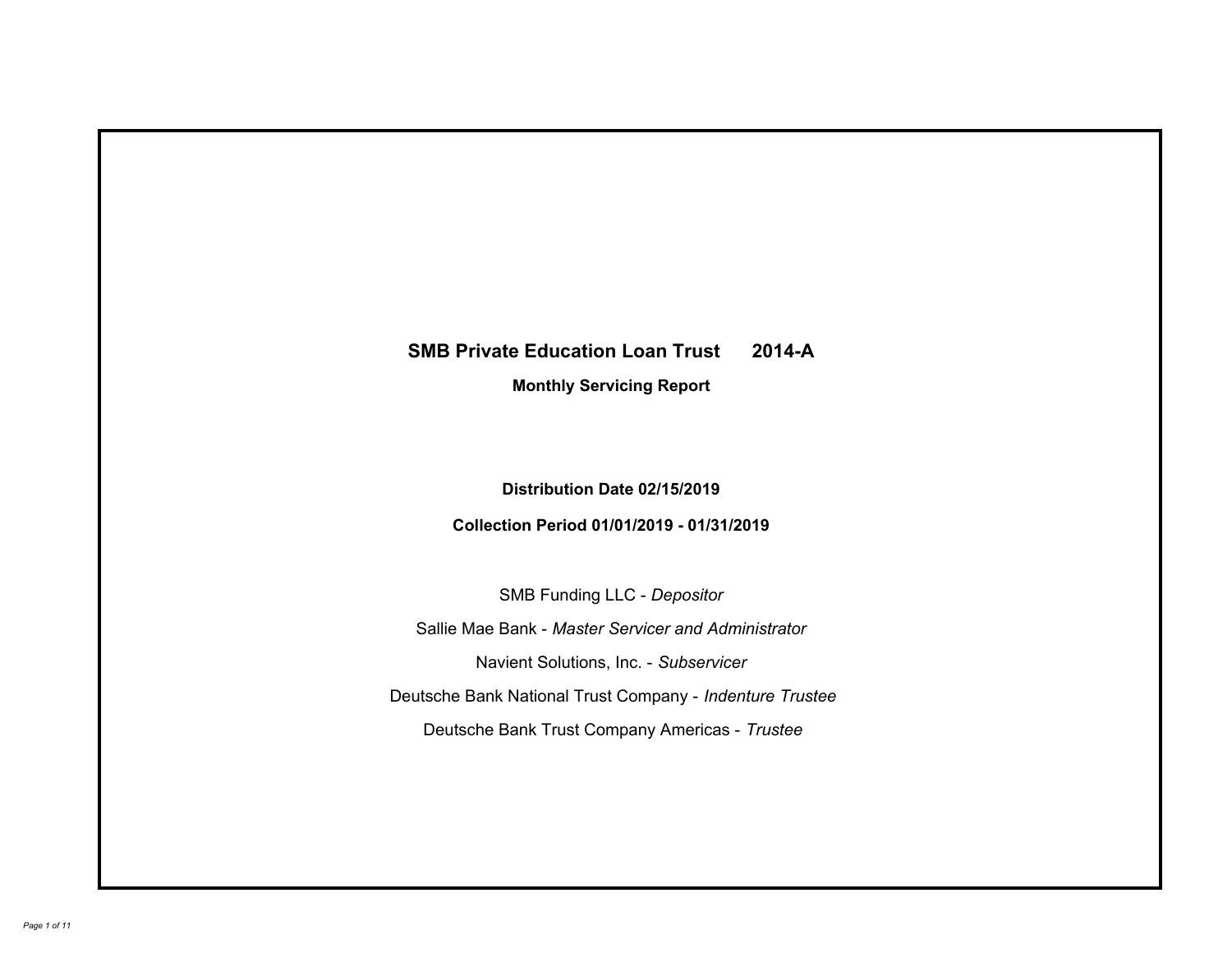|  | <b>Deal Parameters</b> |  |
|--|------------------------|--|
|  |                        |  |

| A | <b>Student Loan Portfolio Characteristics</b>   |                   | 08/07/2014       | 12/31/2018       | 01/31/2019       |
|---|-------------------------------------------------|-------------------|------------------|------------------|------------------|
|   | <b>Principal Balance</b>                        |                   | \$361,523,983.59 | \$209,171,352.03 | \$205,410,223.76 |
|   | Interest to be Capitalized Balance              |                   | 17,313,307.43    | 4,869,545.81     | 4,865,732.82     |
|   | Pool Balance                                    |                   | \$378,837,291.02 | \$214,040,897.84 | \$210,275,956.58 |
|   | Weighted Average Coupon (WAC)                   |                   | 7.81%            | 9.40%            | 9.35%            |
|   | Weighted Average Remaining Term                 |                   | 138.29           | 156.22           | 157.12           |
|   | Number of Loans                                 |                   | 33,555           | 19,309           | 19,013           |
|   | Number of Borrowers                             |                   | 26,651           | 15,296           | 15,068           |
|   | Pool Factor                                     |                   |                  | 0.564994268      | 0.555056119      |
|   | Since Issued Total Constant Prepayment Rate (1) |                   |                  | 7.75%            | 7.79%            |
| B | <b>Debt Securities</b>                          | <b>Cusip/Isin</b> | 01/15/2019       |                  | 02/15/2019       |
|   | A <sub>2</sub> A                                | 784456AB1         | \$31,161,441.30  |                  | \$29,758,812.83  |
|   | A2B                                             | 784456AC9         | \$31,161,441.30  |                  | \$29,758,812.82  |
|   | A <sub>3</sub>                                  | 784456AD7         | \$50,000,000.00  |                  | \$50,000,000.00  |
|   | B                                               | 784456AE5         | \$36,000,000.00  |                  | \$36,000,000.00  |
|   | C                                               | 784456AF2         | \$42,000,000.00  |                  | \$42,000,000.00  |
|   |                                                 |                   |                  |                  |                  |
| С | <b>Certificates</b>                             | Cusip/Isin        | 01/15/2019       |                  | 02/15/2019       |
|   | <b>Excess Distribution</b>                      | 784456105         | \$100,000.00     |                  | \$100,000.00     |
|   |                                                 |                   |                  |                  |                  |
| D | <b>Account Balances</b>                         |                   | 01/15/2019       |                  | 02/15/2019       |
|   | Reserve Account Balance                         |                   | \$958,735.00     |                  | \$958,735.00     |
| E | <b>Asset / Liability</b>                        |                   | 01/15/2019       |                  | 02/15/2019       |
|   | Overcollateralization Percentage *              |                   | 30.70%           |                  | 30.80%           |
|   | Specified Overcollateralization Amount *        |                   | \$64,212,269.35  |                  | \$63,082,786.97  |
|   | Actual Overcollateralization Amount *           |                   | \$65,718,015.24  |                  | \$64,758,330.93  |

\* Based on the Rated debt securities (Class A and Class B Bonds)

(1) Since Issued Total CPR calculations found in monthly servicing reports issued on or prior to September 15, 2015 originally included loans that were removed from the pool by the sponsor because they became ineligible for the pool between the cut-off date and settlement date. On October 5, 2015, Since Issued Total CPR calculations were revised to exclude these loans and all prior monthly servicing reports were restated. For additional information, see 'Since Issued CPR Methodology' found on page 11 of this report.

*Page 2 of 11 Trust 2014-A Monthly Servicing Report: Collection Period 01/01/2019 - 01/31/2019, Distribution Date 02/15/2019*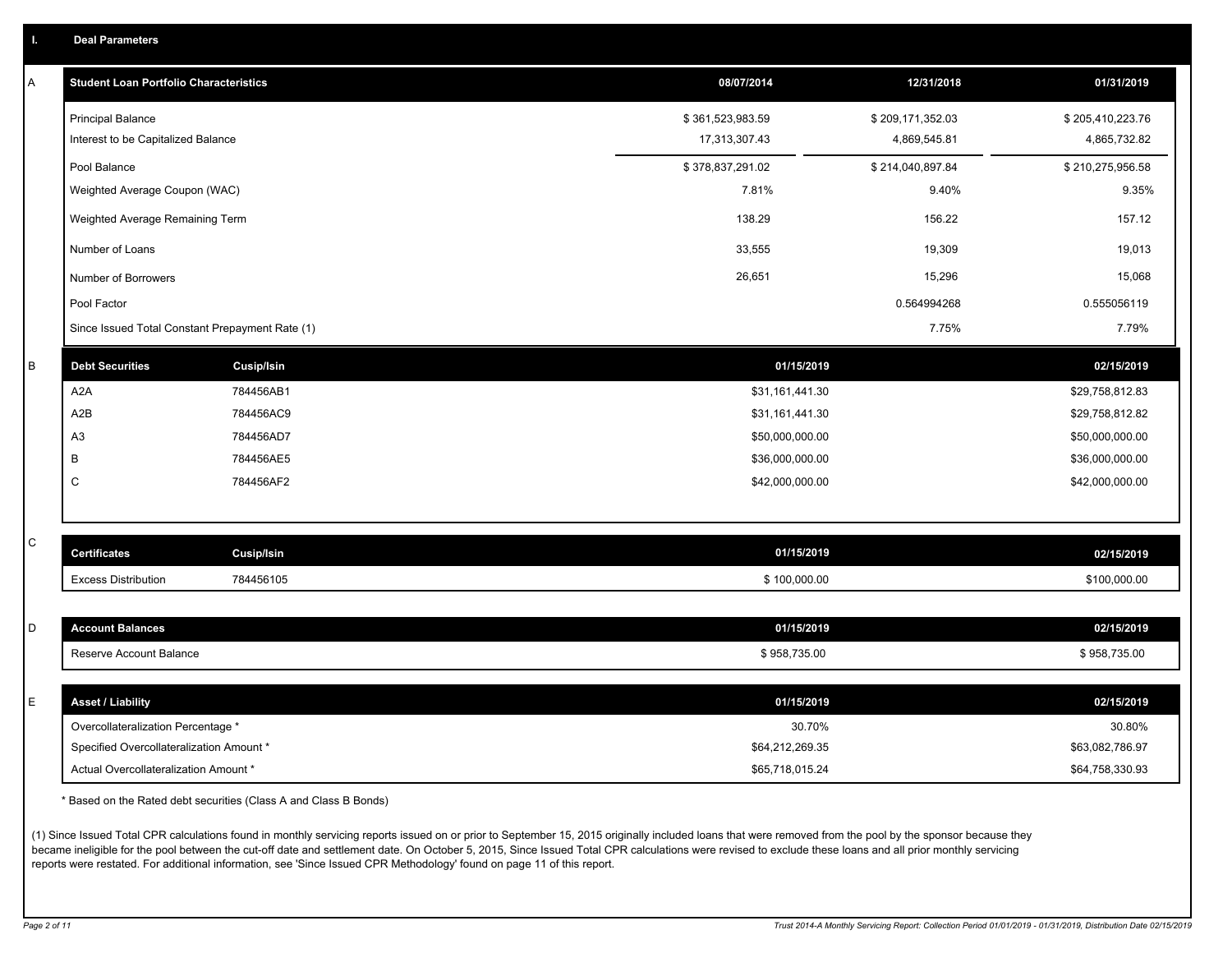### **II. 2014-A Trust Activity 01/01/2019 through 01/31/2019**

| Α | <b>Student Loan Principal Receipts</b>                           |                |
|---|------------------------------------------------------------------|----------------|
|   | <b>Borrower Principal</b>                                        | 3,990,207.06   |
|   | <b>Consolidation Activity Principal</b>                          | 0.00           |
|   | Seller Principal Reimbursement                                   | 0.00           |
|   | Servicer Principal Reimbursement                                 | 0.00           |
|   | Delinquent Principal Purchases by Servicer                       | 0.00           |
|   | <b>Other Principal Deposits</b>                                  | 0.00           |
|   | <b>Total Principal Receipts</b>                                  | \$3,990,207.06 |
| В | <b>Student Loan Interest Receipts</b>                            |                |
|   | Borrower Interest                                                | 1,190,399.73   |
|   | <b>Consolidation Activity Interest</b>                           | 0.00           |
|   | Seller Interest Reimbursement                                    | 0.00           |
|   | Servicer Interest Reimbursement                                  | (4,240.85)     |
|   | Delinquent Interest Purchases by Servicer                        | 0.00           |
|   | <b>Other Interest Deposits</b>                                   | 12,888.81      |
|   | <b>Total Interest Receipts</b>                                   | \$1,199,047.69 |
| С | <b>Recoveries on Realized Losses</b>                             | \$61,401.98    |
| D | <b>Investment Income</b>                                         | \$10,384.35    |
| E | <b>Funds Borrowed from Next Collection Period</b>                | \$0.00         |
| F | <b>Funds Repaid from Prior Collection Period</b>                 | \$0.00         |
| G | Loan Sale or Purchase Proceeds                                   | \$0.00         |
| н | <b>Initial Deposits to Collection Account</b>                    | \$0.00         |
|   | <b>Excess Transferred from Other Accounts</b>                    | \$0.00         |
| J | <b>Borrower Benefit Reimbursements</b>                           | \$0.00         |
| Κ | <b>Gross Swap Receipt</b>                                        | \$0.00         |
| L | <b>Other Deposits</b>                                            | \$0.00         |
| M | <b>Other Fees Collected</b>                                      | \$0.00         |
| N | <b>AVAILABLE FUNDS</b>                                           | \$5,261,041.08 |
| O | Non-Cash Principal Activity During Collection Period             | \$229,078.79   |
| P | Aggregate Purchased Amounts by the Depositor, Servicer or Seller | \$0.00         |
| Q | Aggregate Loan Substitutions                                     | \$0.00         |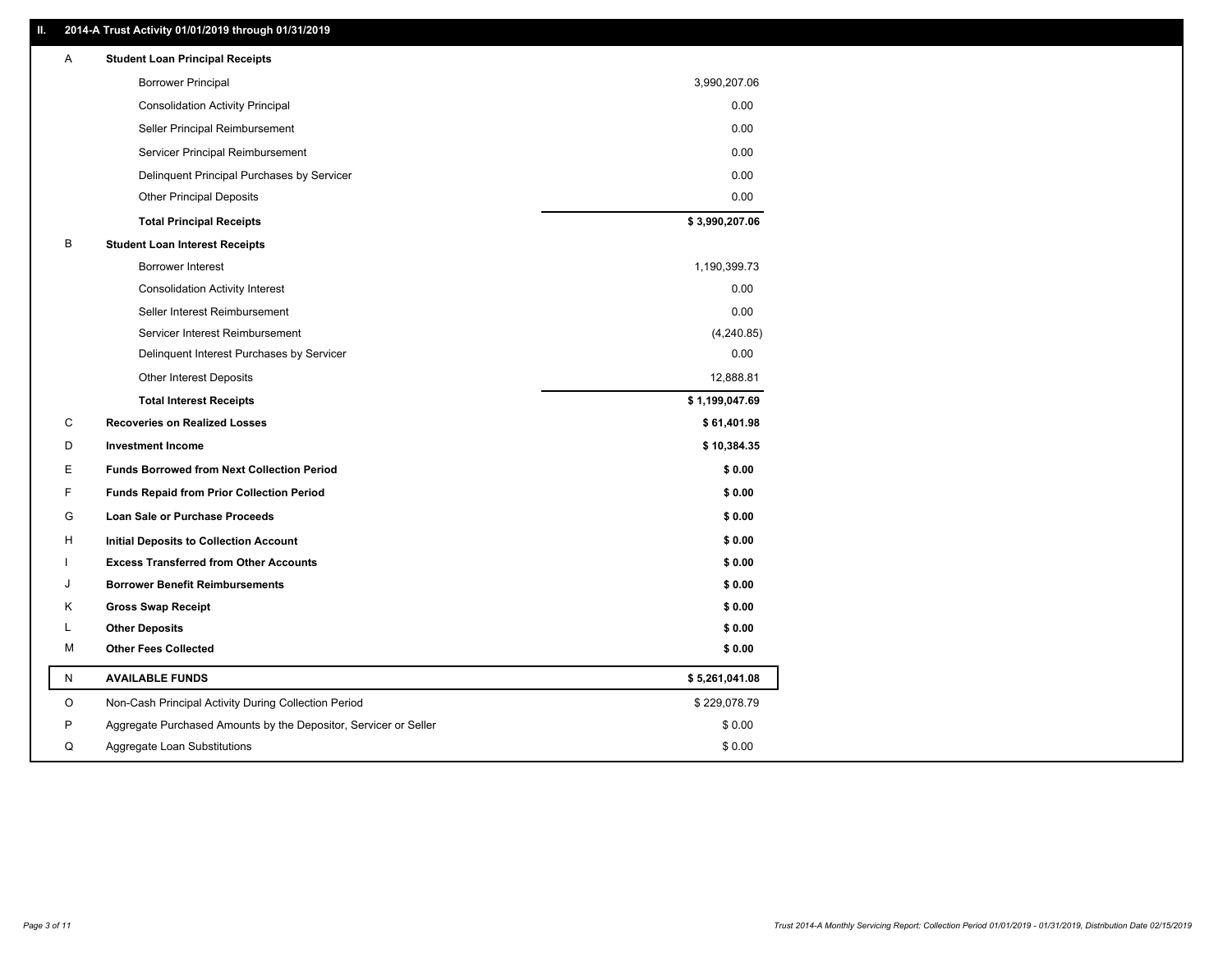|                   |                         |                   |         | 01/31/2019       |                |                          |         | 12/31/2018       |                |
|-------------------|-------------------------|-------------------|---------|------------------|----------------|--------------------------|---------|------------------|----------------|
|                   |                         | Wtd Avg<br>Coupon | # Loans | Principal        | % of Principal | <b>Wtd Avg</b><br>Coupon | # Loans | Principal        | % of Principal |
| INTERIM:          | IN SCHOOL               | 10.47%            | 295     | \$3,904,123.97   | 1.857%         | 10.52%                   | 329     | \$4,272,374.10   | 1.996%         |
|                   | <b>GRACE</b>            | 10.50%            | 119     | \$1,703,153.29   | 0.810%         | 10.30%                   | 93      | \$1,452,755.44   | 0.679%         |
|                   | <b>DEFERMENT</b>        | 10.45%            | 1,045   | \$13,665,279.50  | 6.499%         | 10.45%                   | 1,075   | \$14,024,768.56  | 6.552%         |
| <b>REPAYMENT:</b> | <b>CURRENT</b>          | 9.12%             | 16,207  | \$171,741,910.86 | 81.675%        | 9.19%                    | 16,506  | \$176,057,763.55 | 82.254%        |
|                   | 31-60 DAYS DELINQUENT   | 9.89%             | 314     | \$4,287,895.20   | 2.039%         | 10.41%                   | 314     | \$4,271,358.71   | 1.996%         |
|                   | 61-90 DAYS DELINQUENT   | 10.35%            | 199     | \$2,952,747.37   | 1.404%         | 9.93%                    | 174     | \$2,676,612.15   | 1.251%         |
|                   | 91-120 DAYS DELINQUENT  | 10.66%            | 123     | \$1,996,862.09   | 0.950%         | 10.78%                   | 134     | \$2,160,627.38   | 1.009%         |
|                   | 121-150 DAYS DELINQUENT | 10.98%            | 106     | \$1,538,575.97   | 0.732%         | 10.92%                   | 94      | \$1,052,408.99   | 0.492%         |
|                   | 151-180 DAYS DELINQUENT | 11.00%            | 74      | \$986,316.42     | 0.469%         | 10.89%                   | 71      | \$937,899.46     | 0.438%         |
|                   | > 180 DAYS DELINQUENT   | 11.28%            | 48      | \$574,708.26     | 0.273%         | 10.99%                   | 51      | \$642,248.01     | 0.300%         |
|                   | <b>FORBEARANCE</b>      | 10.25%            | 483     | \$6,924,383.65   | 3.293%         | 9.92%                    | 468     | \$6,492,081.49   | 3.033%         |
| <b>TOTAL</b>      |                         |                   | 19,013  | \$210,275,956.58 | 100.00%        |                          | 19,309  | \$214,040,897.84 | 100.00%        |
|                   |                         |                   |         |                  |                |                          |         |                  |                |

Percentages may not total 100% due to rounding \*

\*\* Smart Option Interest Only loans and \$25 Fixed Payment loans classified as in repayment whether student borrowers are in school, in grace, in deferment or required to make full principal and interest payments on their l

\*\*\* To conform with company standard reporting these sections now include Princial and Interest Accrued to Capitalize.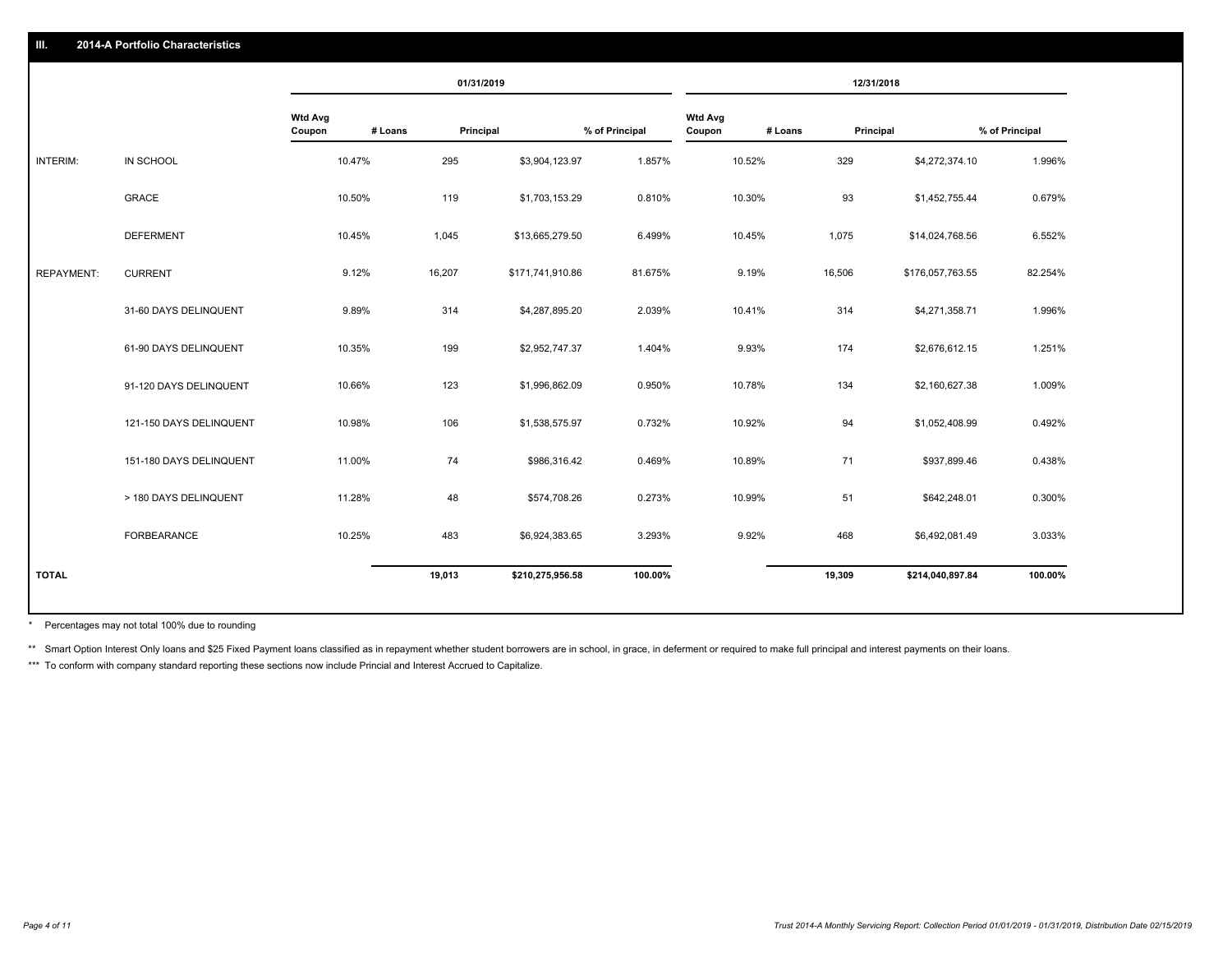|                                                         | 1/31/2019        | 12/31/2018       |
|---------------------------------------------------------|------------------|------------------|
| Pool Balance                                            | \$210,275,956.58 | \$214,040,897.84 |
| Total # Loans                                           | 19,013           | 19,309           |
| Total # Borrowers                                       | 15,068           | 15,296           |
| Weighted Average Coupon                                 | 9.35%            | 9.40%            |
| Weighted Average Remaining Term                         | 157.12           | 156.22           |
| Percent of Pool - Cosigned                              | 93.7%            | 93.7%            |
| Percent of Pool - Non Cosigned                          | 6.3%             | 6.3%             |
| Borrower Interest Accrued for Period                    | \$1,632,663.10   | \$1,646,225.67   |
| <b>Outstanding Borrower Interest Accrued</b>            | \$6,509,121.31   | \$6,522,422.56   |
| Gross Principal Realized Loss - Periodic *              | \$179,328.96     | \$264,002.94     |
| Gross Principal Realized Loss - Cumulative *            | \$12,118,268.11  | \$11,938,939.15  |
| Delinquent Principal Purchased by Servicer - Periodic   | \$0.00           | \$0.00           |
| Delinquent Principal Purchased by Servicer - Cumulative | \$0.00           | \$0.00           |
| Recoveries on Realized Losses - Periodic                | \$61,401.98      | \$7,348.49       |
| Recoveries on Realized Losses - Cumulative              | \$906,145.58     | \$844,743.60     |
| Net Losses - Periodic                                   | \$117,926.98     | \$256,654.45     |
| Net Losses - Cumulative                                 | \$11,212,122.53  | \$11,094,195.55  |
| <b>Cumulative Gross Defaults</b>                        | \$12,118,268.11  | \$11,938,939.15  |
| Change in Gross Defaults                                | \$179,328.96     | \$264,002.94     |
| Non-Cash Principal Activity - Capitalized Interest      | \$408,892.08     | \$702,122.12     |
| Since Issued Total Constant Prepayment Rate (CPR) (1)   | 7.79%            | 7.75%            |
| Loan Substitutions                                      | \$0.00           | \$0.00           |
| <b>Cumulative Loan Substitutions</b>                    | \$0.00           | \$0.00           |
| <b>Unpaid Master Servicing Fees</b>                     | \$0.00           | \$0.00           |
| <b>Unpaid Sub-Servicing Fees</b>                        | \$0.00           | \$0.00           |
| <b>Unpaid Administration Fees</b>                       | \$0.00           | \$0.00           |
| Unpaid Carryover Master Servicing Fees                  | \$0.00           | \$0.00           |
| Unpaid Carryover Sub-Servicing Fees                     | \$0.00           | \$0.00           |
| Note Interest Shortfall                                 | \$0.00           | \$0.00           |

\* In accordance with the Sub-Servicer's current policies and procedures, after September 1, 2017 loans subject to bankruptcy claims generally will not be reported as a charged-off unless and until they are delinquent for 2

(1) Since Issued Total CPR calculations found in monthly servicing reports issued on or prior to September 15, 2015 originally included loans that were removed from the pool by the sponsor because they became ineligible fo between the cut-off date and settlement date. On October 5, 2015, Since Issued Total CPR calculations were revised to exclude these loans and all prior monthly servicing reports were restated. For additional information, s CPR Methodology' found on page 11 of this report.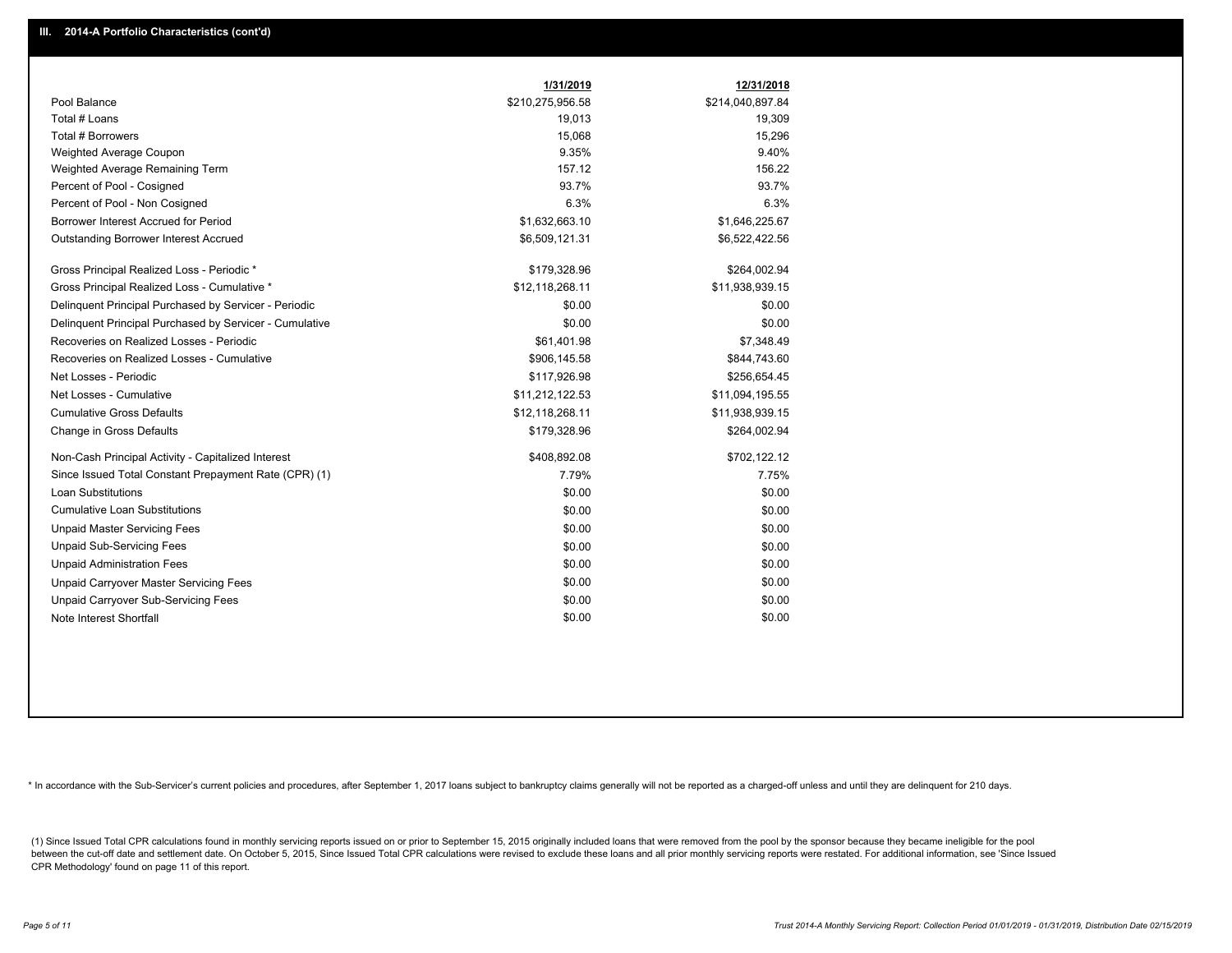## **IV. 2014-A Portfolio Statistics by Loan Program**

|                                                        | Weighted<br><b>Average Coupon</b> | # LOANS | \$ AMOUNT        | $\frac{9}{6}$ * |
|--------------------------------------------------------|-----------------------------------|---------|------------------|-----------------|
| - Smart Option Deferred Loans                          | 9.66%                             | 9,194   | \$102,541,351.68 | 48.765%         |
| - Smart Option Fixed Pay Loans                         | 9.35%                             | 5,507   | \$73,740,418.09  | 35.068%         |
| - Smart Option Interest-Only Loans                     | 8.44%                             | 4,312   | \$33,994,186.81  | 16.166%         |
| - Other Loan Programs                                  | 0.00%                             | 0.00    | \$0.00           | 0.000%          |
| <b>Total</b>                                           | 9.35%                             | 19,013  | \$210,275,956.58 | 100.000%        |
| Prime Indexed Loans -- Monthly Reset Adjustable        |                                   |         | \$0.00           |                 |
| Prime Indexed Loans -- Monthly Reset Non-Adjustable    |                                   |         | \$0.00           |                 |
| Prime Indexed Loans -- Quarterly Reset Adjustable      |                                   |         | \$0.00           |                 |
| Prime Indexed Loans -- Quarterly Reset Non-Adjustable  |                                   |         | \$0.00           |                 |
| Prime Indexed Loans -- Annual Reset                    |                                   |         | \$0.00           |                 |
| <b>T-Bill Indexed Loans</b>                            |                                   |         | \$0.00           |                 |
| <b>Fixed Rate Loans</b>                                |                                   |         | \$28,350,454.73  |                 |
| <b>LIBOR Indexed Loans</b>                             |                                   |         | \$181,925,501.85 |                 |
|                                                        |                                   |         |                  |                 |
| * Note: Percentages may not total 100% due to rounding |                                   |         |                  |                 |

To conform with company standard reporting these sections now include Princial and Interest Accrued to Capitalize.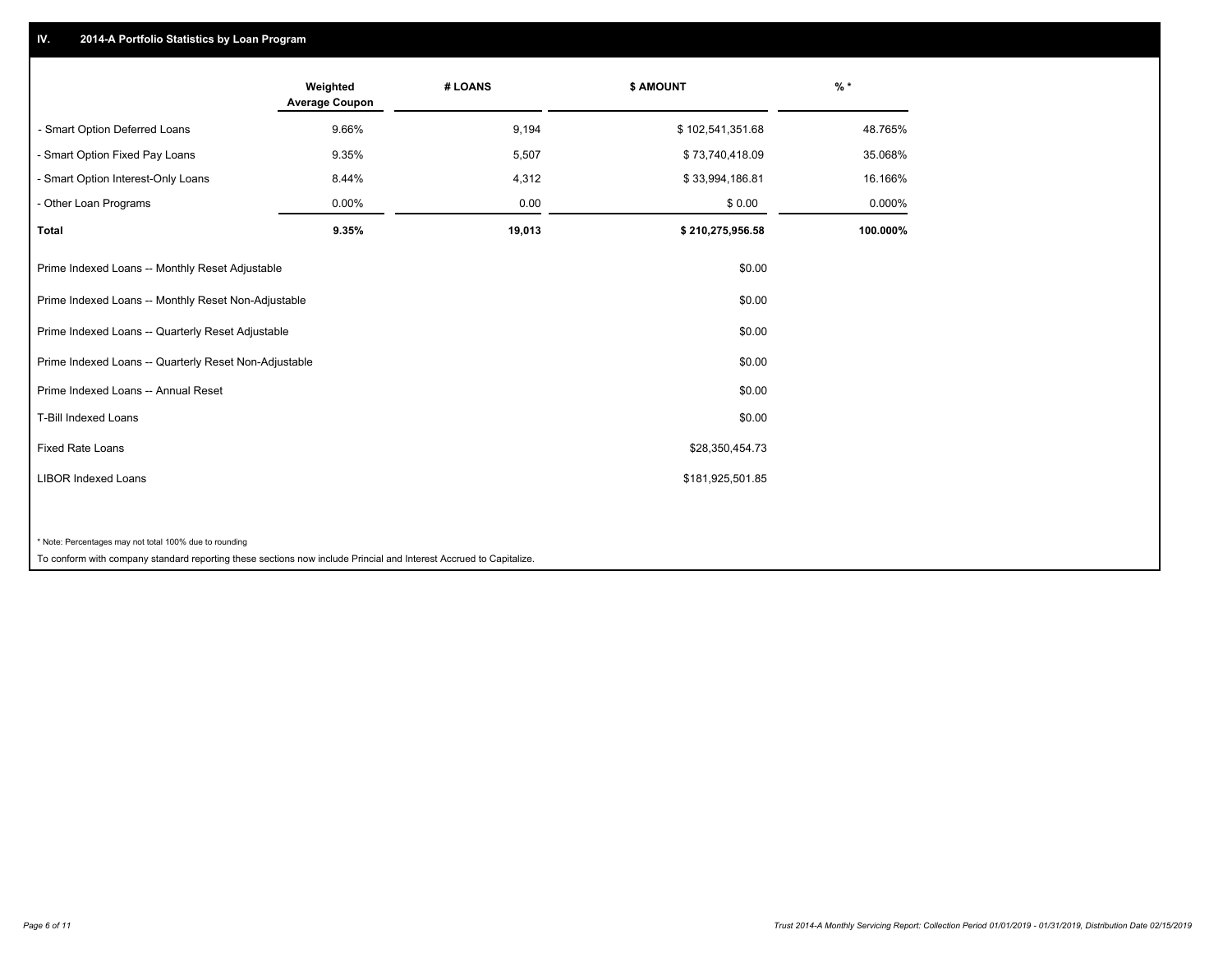| V. |                                      | 2014-A Reserve Account and Principal Distribution Calculations                                                                                                                                     |                  |  |
|----|--------------------------------------|----------------------------------------------------------------------------------------------------------------------------------------------------------------------------------------------------|------------------|--|
| А. | <b>Reserve Account</b>               |                                                                                                                                                                                                    |                  |  |
|    | Specified Reserve Account Balance    |                                                                                                                                                                                                    | \$958,735.00     |  |
|    | Actual Reserve Account Balance       |                                                                                                                                                                                                    | \$958,735.00     |  |
| В. | <b>Principal Distribution Amount</b> |                                                                                                                                                                                                    |                  |  |
|    | i.                                   | Class A Notes Outstanding                                                                                                                                                                          | \$112,322,882.60 |  |
|    | Pool Balance<br>ii.                  |                                                                                                                                                                                                    | \$210,275,956.58 |  |
|    | iii.                                 | First Priority Principal Distribution Amount (i - ii)                                                                                                                                              | \$0.00           |  |
|    | iv.                                  | Class A and B Notes Outstanding                                                                                                                                                                    | \$148,322,882.60 |  |
|    | v.                                   | First Priority Principal Distribution Amount                                                                                                                                                       | \$0.00           |  |
|    | Pool Balance<br>vi.                  |                                                                                                                                                                                                    | \$210,275,956.58 |  |
|    | vii.                                 | Specified Overcollateralization Amount                                                                                                                                                             | \$63,082,786.97  |  |
|    |                                      | viii. Regular Principal Distribution Amount (iv - v) - (vi - vii)                                                                                                                                  | \$1,129,712.99   |  |
|    |                                      |                                                                                                                                                                                                    |                  |  |
|    | Notes Outstanding<br>ix.             |                                                                                                                                                                                                    | \$190,322,882.60 |  |
|    | х.                                   | First Priority Principal Distribution Amount                                                                                                                                                       | \$0.00           |  |
|    | xi.                                  | Regular Principal Distribution Amount                                                                                                                                                              | \$1,129,712.99   |  |
|    | xii.                                 | Available Funds (after payment of waterfall items A through J) *                                                                                                                                   | \$3,351,087.91   |  |
|    |                                      | xiii. Additional Principal Distribution Amount (min(ix - x - xi, xiii))                                                                                                                            | \$1,675,543.96   |  |
|    |                                      | * Represents 50% of value if the principal balance of the notes is greater than 10% of initial principal balance of the notes or the Class A and Class B note are reduced to 0, otherwise the full |                  |  |

value is shown.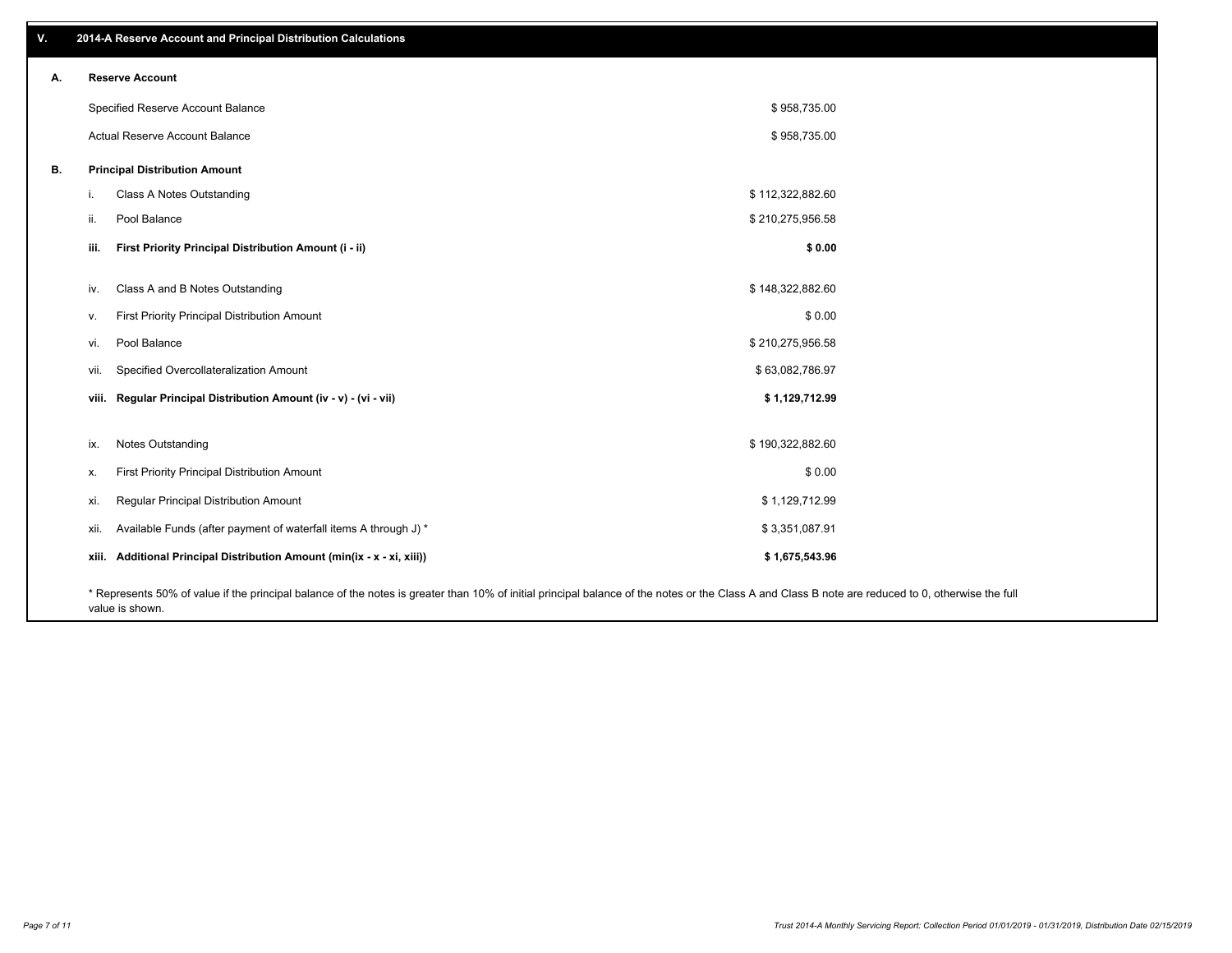| VI. |  | 2014-A Waterfall for Distributions |  |  |  |
|-----|--|------------------------------------|--|--|--|
|-----|--|------------------------------------|--|--|--|

|              |                                                                                           | Paid               | <b>Funds Balance</b> |
|--------------|-------------------------------------------------------------------------------------------|--------------------|----------------------|
|              | <b>Total Available Funds</b>                                                              |                    | \$5,261,041.08       |
| A            | <b>Trustee Fees</b>                                                                       | \$0.00             | \$5,261,041.08       |
| B            | i. Master Servicing Fees                                                                  | \$8,777.95         | \$5,252,263.13       |
|              | ii. Sub-Servicing Fees                                                                    | \$137,304.06       | \$5,114,959.07       |
| C            | i. Administration Fees                                                                    | \$6,667.00         | \$5,108,292.07       |
|              | ii. Unreimbursed Administrator Advances plus any Unpaid                                   | \$0.00             | \$5,108,292.07       |
| D            | Class A Noteholders Interest Distribution Amount                                          | \$349,991.17       | \$4,758,300.90       |
|              |                                                                                           |                    |                      |
| E            | <b>First Priority Principal Payment</b>                                                   | \$0.00             | \$4,758,300.90       |
| F            | Class B Noteholders Interest Distribution Amount                                          | \$120,000.00       | \$4,638,300.90       |
| G            | Class C Noteholders Interest Distribution Amount                                          | \$157,500.00       | \$4,480,800.90       |
| H            | Reinstatement Reserve Account                                                             | \$0.00             | \$4,480,800.90       |
| $\mathbf{I}$ | Regular Principal Distribution                                                            | \$1,129,712.99     | \$3,351,087.91       |
| J            | i. Carryover Master Servicing Fees                                                        | \$0.00             | \$3,351,087.91       |
|              | ii. Carryover Sub-servicing Fees                                                          | \$0.00             | \$3,351,087.91       |
| Κ            | Additional Principal Distribution Amount                                                  | \$1,675,543.96     | \$1,675,543.95       |
| L            | Unpaid Expenses of Trustee                                                                | \$0.00             | \$1,675,543.95       |
| М            | Unpaid Expenses of Administrator                                                          | \$0.00             | \$1,675,543.95       |
| N            | Remaining Funds to the Excess Distribution Certificateholder                              | \$1,675,543.95     | \$0.00               |
|              | <b>Waterfall Conditions</b>                                                               |                    |                      |
|              |                                                                                           |                    |                      |
|              | <b>Class C Noteholders' Interest Distribution Condition</b>                               |                    |                      |
|              | Pool Balance<br>i.                                                                        | \$210,275,956.58   |                      |
|              | ii.<br>Class A and B Notes Outstanding                                                    | \$148,322,882.60   |                      |
|              | Class C Noteholders' Interest Distribution Ratio (i / ii)<br>iii.<br>Minimum Ratio<br>iv. | 141.77%<br>110.00% |                      |
|              | Is the Class C Noteholders' Interest Distribution Condition Satisfied (iii > iv)<br>ν.    | Y                  |                      |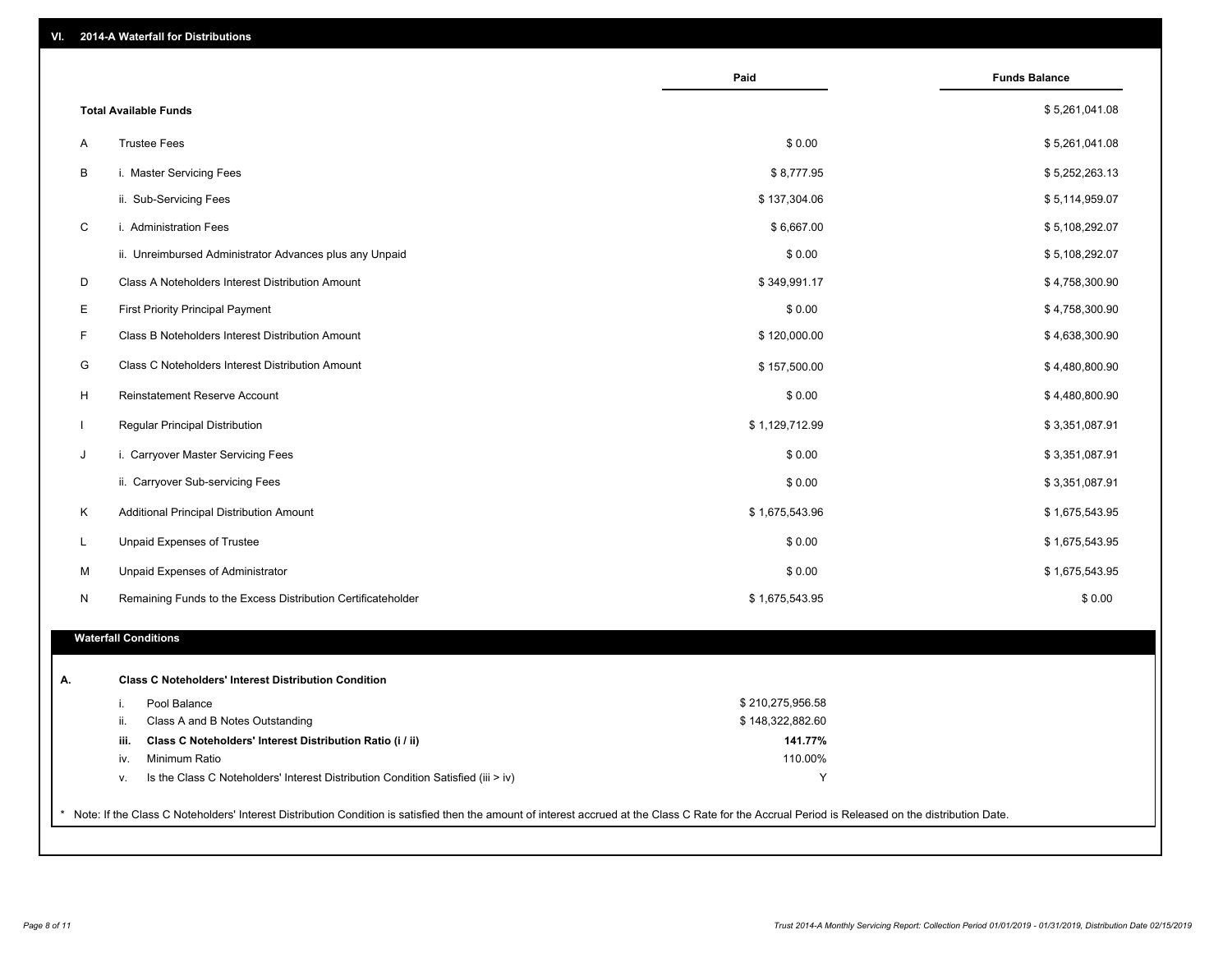| <b>Distribution Amounts</b>                                |                         |                         |                         |
|------------------------------------------------------------|-------------------------|-------------------------|-------------------------|
|                                                            | A <sub>2</sub> A        | A <sub>2</sub> B        | A <sub>3</sub>          |
| Cusip/Isin                                                 | 784456AB1               | 784456AC9               | 784456AD7               |
| <b>Beginning Balance</b>                                   | \$31,161,441.30         | \$31,161,441.30         | \$50,000,000.00         |
| Index                                                      | <b>FIXED</b>            | <b>LIBOR</b>            | <b>LIBOR</b>            |
| Spread/Fixed Rate                                          | 3.05%                   | 1.15%                   | 1.50%                   |
| Record Date (Days Prior to Distribution)                   | 1 NEW YORK BUSINESS DAY | 1 NEW YORK BUSINESS DAY | 1 NEW YORK BUSINESS DAY |
| <b>Accrual Period Begin</b>                                | 1/15/2019               | 1/15/2019               | 1/15/2019               |
| <b>Accrual Period End</b>                                  | 2/15/2019               | 2/15/2019               | 2/15/2019               |
| Daycount Fraction                                          | 0.08333333              | 0.08611111              | 0.08611111              |
| Interest Rate*                                             | 3.05000%                | 3.65894%                | 4.00894%                |
| <b>Accrued Interest Factor</b>                             | 0.002541667             | 0.003150754             | 0.003452143             |
| <b>Current Interest Due</b>                                | \$79,202.00             | \$98,182.03             | \$172,607.14            |
| Interest Shortfall from Prior Period Plus Accrued Interest | $\mathsf{\$}$ -         | $\mathsf{\$}$ -         | $\mathcal{S}$ -         |
| <b>Total Interest Due</b>                                  | \$79,202.00             | \$98,182.03             | \$172,607.14            |
| <b>Interest Paid</b>                                       | \$79,202.00             | \$98,182.03             | \$172,607.14            |
| Interest Shortfall                                         | $\frac{1}{2}$           | $\mathsf{\$}$ -         | $\mathcal{S}$ -         |
| <b>Principal Paid</b>                                      | \$1,402,628.47          | \$1,402,628.48          | $\mathsf{\$}$ -         |
| <b>Ending Principal Balance</b>                            | \$29,758,812.83         | \$29,758,812.82         | \$50,000,000.00         |
| Paydown Factor                                             | 0.020626889             | 0.020626889             | 0.000000000             |
| <b>Ending Balance Factor</b>                               | 0.437629600             | 0.437629600             | 1.000000000             |

\* Pay rates for Current Distribution. For the interest rates applicable to the next distribution date, please see https://www.salliemae.com/about/investors/data/SMBabrate.txt.

**VII. 2014-A Distributions**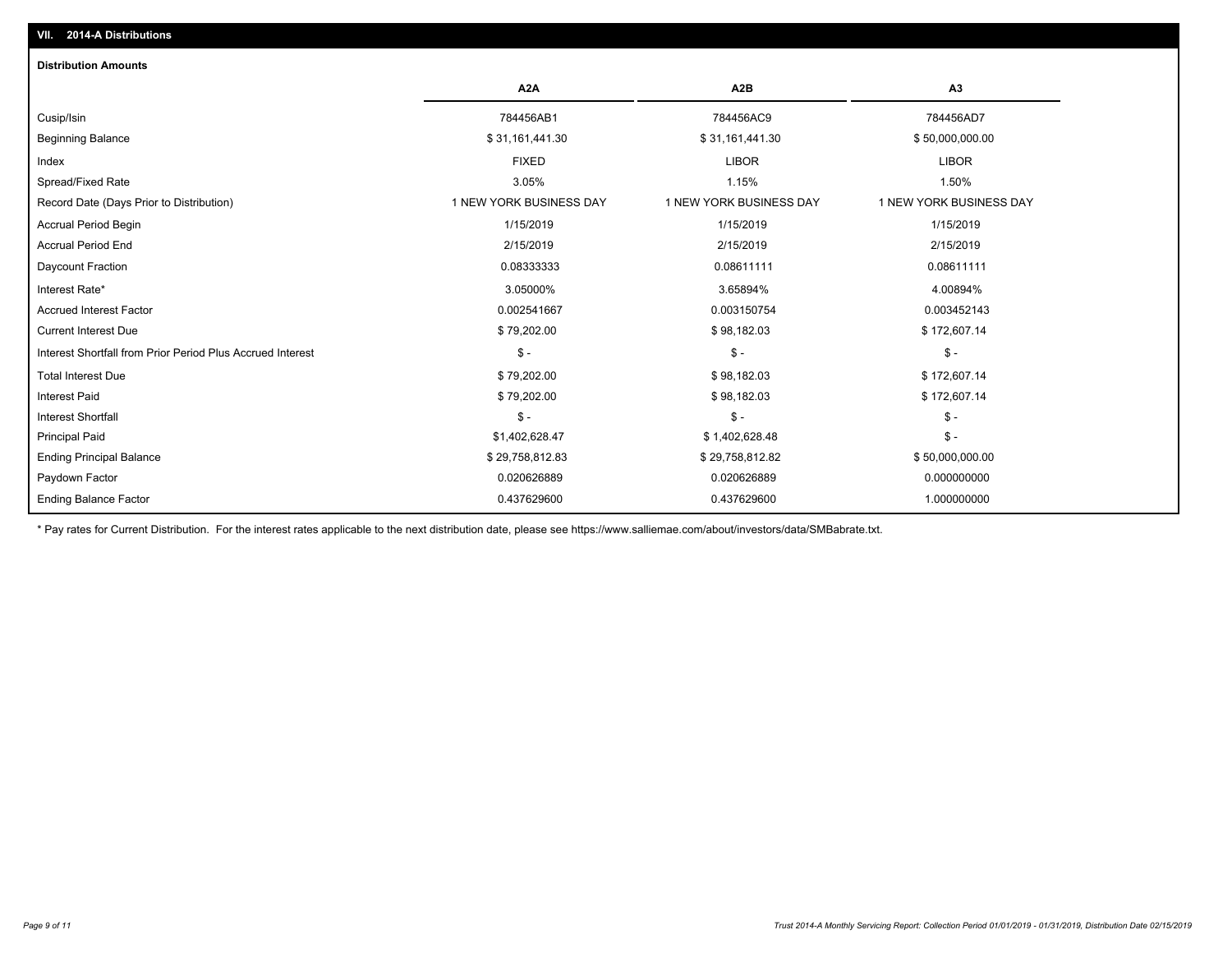| VII. 2014-A Distributions                                  |                         |                         |
|------------------------------------------------------------|-------------------------|-------------------------|
| <b>Distribution Amounts</b>                                |                         |                         |
|                                                            | в                       | C                       |
| Cusip/Isin                                                 | 784456AE5               | 784456AF2               |
| <b>Beginning Balance</b>                                   | \$36,000,000.00         | \$42,000,000.00         |
| Index                                                      | <b>FIXED</b>            | <b>FIXED</b>            |
| Spread/Fixed Rate                                          | 4.00%                   | 4.50%                   |
| Record Date (Days Prior to Distribution)                   | 1 NEW YORK BUSINESS DAY | 1 NEW YORK BUSINESS DAY |
| Accrual Period Begin                                       | 1/15/2019               | 1/15/2019               |
| <b>Accrual Period End</b>                                  | 2/15/2019               | 2/15/2019               |
| Daycount Fraction                                          | 0.08333333              | 0.08333333              |
| Interest Rate*                                             | 4.00000%                | 4.50000%                |
| <b>Accrued Interest Factor</b>                             | 0.003333333             | 0.003750000             |
| <b>Current Interest Due</b>                                | \$120,000.00            | \$157,500.00            |
| Interest Shortfall from Prior Period Plus Accrued Interest | $\mathsf{\$}$ -         | $\frac{1}{2}$           |
| <b>Total Interest Due</b>                                  | \$120,000.00            | \$157,500.00            |
| <b>Interest Paid</b>                                       | \$120,000.00            | \$157,500.00            |
| <b>Interest Shortfall</b>                                  | $\mathcal{S}$ -         | $\mathcal{S}$ -         |
| <b>Principal Paid</b>                                      | $\mathbb{S}$ -          | $$ -$                   |
| <b>Ending Principal Balance</b>                            | \$36,000,000.00         | \$42,000,000.00         |
| Paydown Factor                                             | 0.000000000             | 0.000000000             |
| <b>Ending Balance Factor</b>                               | 1.000000000             | 1.000000000             |

\* Pay rates for Current Distribution. For the interest rates applicable to the next distribution date, please see https://www.salliemae.com/about/investors/data/SMBabrate.txt.